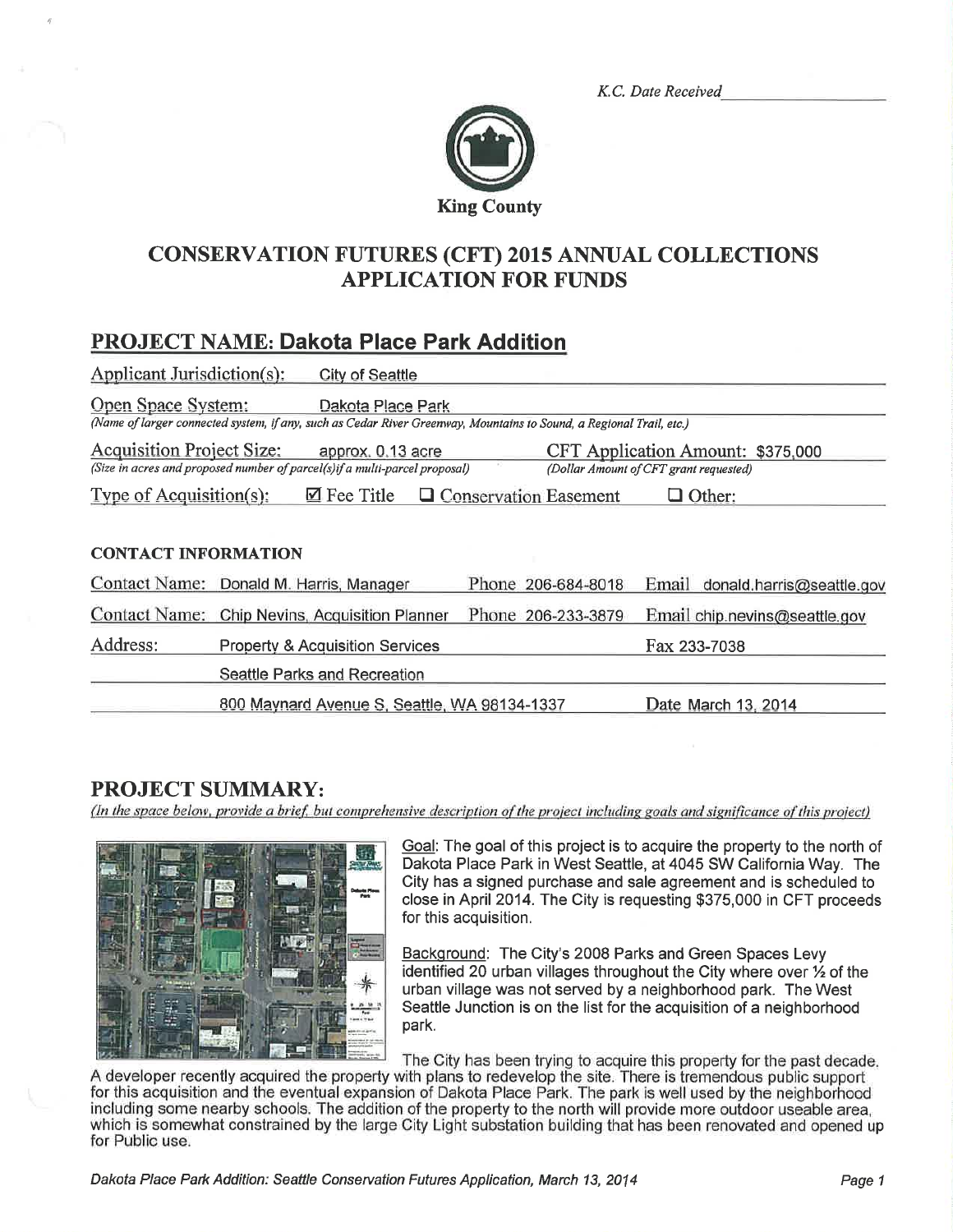#### 1. OPEN SPACE RESOURCES

Please review the attached evaluation criteria. For the **proposed acquisition parcel(s)**, please (1) mark only those criteria that apply, and (2) thoroughly, yet succinctly describe in the space below how the proposed acquisition satisfies each marked criteria.

- $\Box$  A. Wildlife habitat or rare plant reserve
- $\Box$  B. Salmon habitat and aquatic resources
- □ C. Scenic resources
- $\Box$  D. Community separator
- $\nabla E$ . Historic/cultural resources
- $\Box$  F. Urban passive-use natural area/greenbelt
- $\boxtimes$ G. Park/open space or natural corridor addition
- $\boxtimes$  H. Passive recreation opportunity/unmet needs



E. On March 22, 1886, representatives of Thomas Edison demonstrate the first electrical generator in Seattle. The Seattle Electric Company's steam-powered dynamo, located in Pioneer Square, powered the first incandescent light bulb to shine west of the Rocky Mountains.

Puget Sound Power & Light bought the property at4304 SW Dakota and California Avenue SW in October 1925 for a future substation location. This would be one of four substations in the area. ln 1930, a brick building known as the California Substation was built. With 2418 sq. feet of space the California substation was much larger than most substation buildings and is now a City landmarked building.

G. The acquisition of this property would be a great addition to the existing park by adding more outdoor useable area, which is somewhat constrained by the large City Light substation building that has been renovated and opened up for Public use.

H. The Seattle Comprehensive Plan allocates the "lion's share of the City's expected new growth" to the designated "urban villages," including the West Seattle Junction Urban Village. The Comprehensive Plan also sets goals of:

"1) at least one acre of usable open space for every 1 ,000 households within urban villages, and

2) Open space within an eighth to a quarter of a mile of residents in Residential urban villages.

Currently, the West Seattle Junction Urban Village has a deficiency in its supply of usable open space and residents' access to it. This deficiency is noted in the "Assessment of Gaps in Seattle's Open Space Network", which focuses on the needs of residential populations and states: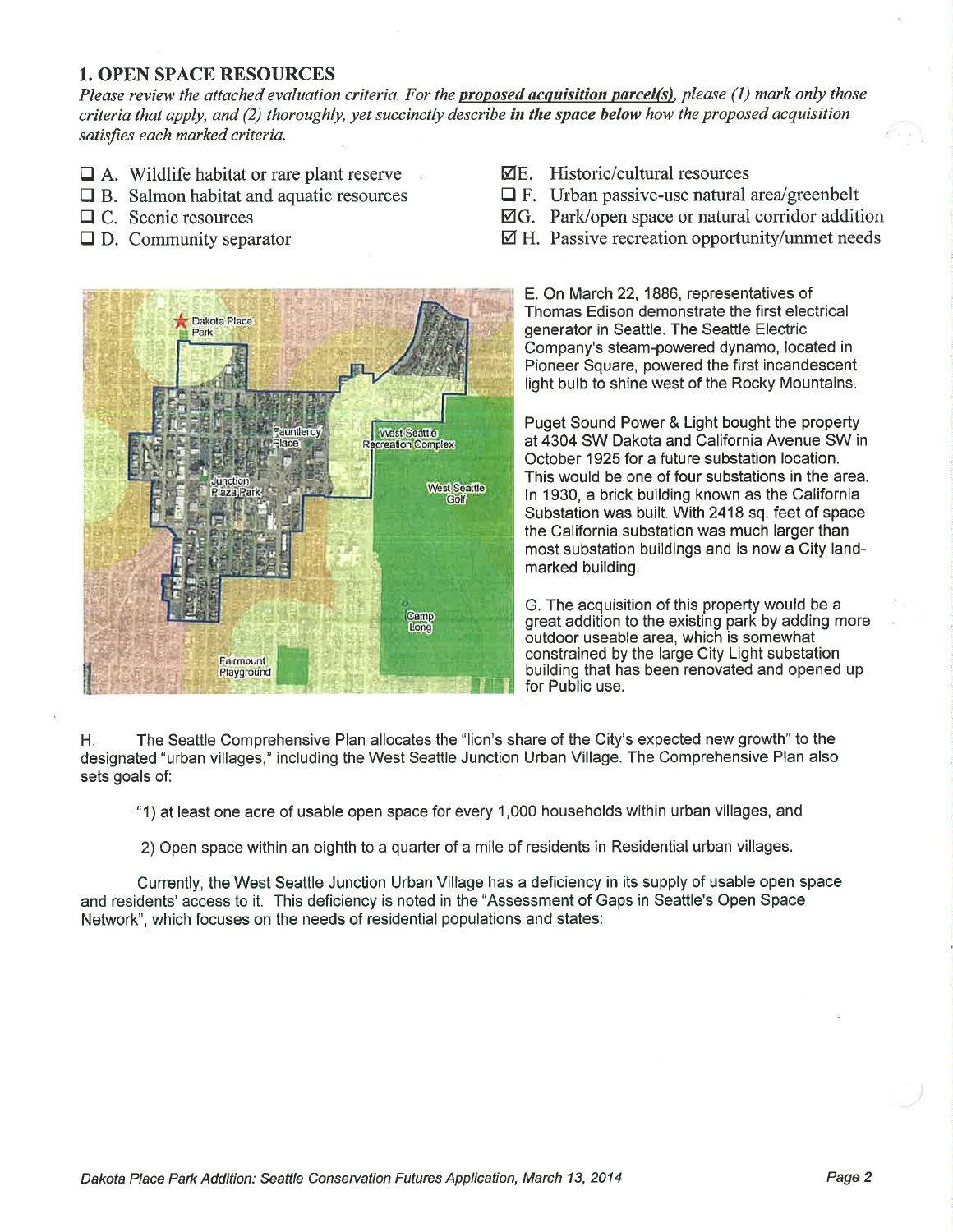#### 2. ADDITIONAL FACTORS

For the **proposed acquisition parcel(s)**, please (1) mark all criteria that apply, and (2) thoroughly, yet succinctly describe in the space below how the proposed acquisition satisfies each marked criteria.

- $\Box$  A. Educational/interpretive opportunity
- $\boxtimes$  B. Threat of loss of open space resources
- $\boxtimes$  C. Ownership complexity/willing seller(s)/ownership interest proposed
- $\boxtimes$  D. Partnerships Describe any public or private partnerships that will enhance this project:
- Ø B. Is the property identified in an adopted park, open space, comprehensive, or community plan?
- $\Box$  F. Transferable Development Credits (TDC) participation
- B. The property is adjacent the West Seattle Junction urban village and located in an area that is zoned for mixed-use development. The developer who bought the property was going to demolish the existing structures and redevelop the property. The chance to expand the park is now or never.
- C. The City has a signed purchase and sale agreement to acquire full fee title to the property and is scheduled to close in 2014.
- D. The two neighborhood groups (West Seattle Junction Association and Junction Neighborhood Organization) are active in the community and are very supportive of this acquisition.
- E. The need for additional parks and open space in the West Seattle Junction Urban Village is well documented in the 1999 West Seattle Junction Neighborhood Plan, the Seattle Parks' 2011 Development Plan and the 2011 West Seattle Junction Triangle Design Framework Plan, which all identify the need for better access to existing parks, and new open spaces that provide "breathing room" for the neighborhoods.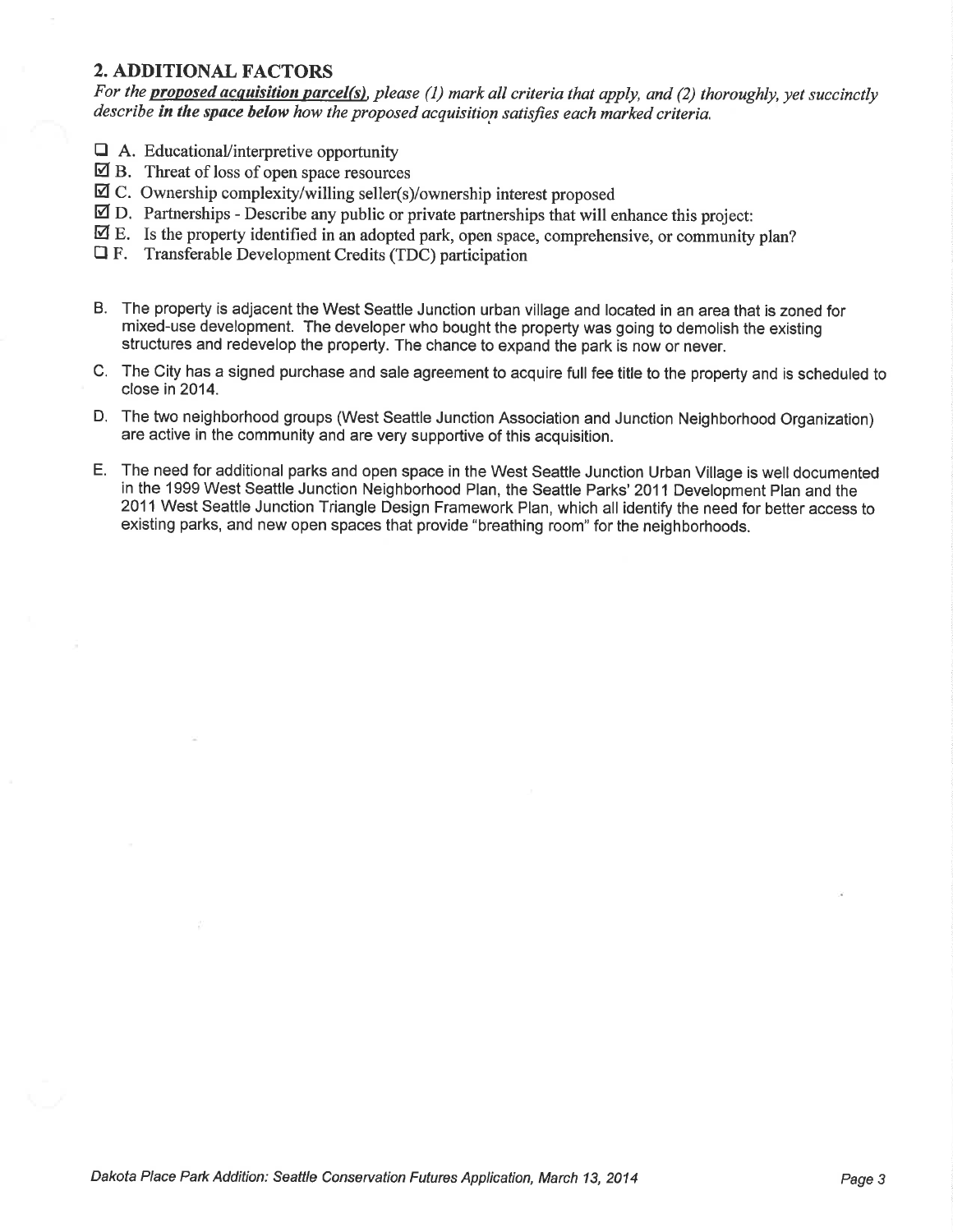#### 3. STEWARDSHIP AND MAINTENANCE

How will the property be stewarded and maintained? Does the property lend itself to volunteer stewardship opportunities? How will ongoing stewardship and maintenance efforts be funded?

The property will be temporarily "land-banked" until development funding is available. In August 2014, the City will put the formation of a Metropolitan Park District (MPD) on the ballot. lf approved, the MPD will provide development and stewardship funding for the property.

When the property ís developed it will be integrated to the existing park and stewarded and maintained by the Seattle Parks and Recreation. The neighbors provide assistance with the existing park and would "adopt" this piece as well.

#### 4. PROJECT BUDGET

| 1) TOTAL CFT APPLICATION AMOUNT <sup>a</sup> | CFT: \$375,000 |
|----------------------------------------------|----------------|
| 2) TOTAL PEL APPLICATION AMOUNT <sup>b</sup> | PEL:           |

\*Allowable acquisition costs (Ordinance 14714): The disbursement of funds shall be made only for capital project expenditures that include costs of acquiring real property, including interests in real property, and the following costs: the cost of related relocation of eligible occupants, cost of appraisal, cost of appraisal review, costs of title insurance, closing costs, pro rata real estate taxes, recording fees, compensating tax, hazardous waste substances reports, directly related staff costs and related legal and administrative costs, but shall not include the cost of preparing applications for conservation futures funds.

#### Estimation of property value:

Briefly describe how land values have been estimated, i.e. appraisal, property tax assessment, asking price, letter of value or other means.

The land value was determined by appraisal (based on comparable sales).

| <b>ESTIMATED PROJECT COSTS (dollars)</b>               | (a range may be included) |  |
|--------------------------------------------------------|---------------------------|--|
| Total property interest value (2 properties)           | \$750,000                 |  |
| Title and appraisal work                               |                           |  |
| Closing, fees, taxes                                   |                           |  |
| Relocation                                             |                           |  |
| Hazardous waste reports                                |                           |  |
| Directly related staff, administration and legal costs |                           |  |
| <b>Total Project Costs (CFT and other funds)</b>       | \$750,000                 |  |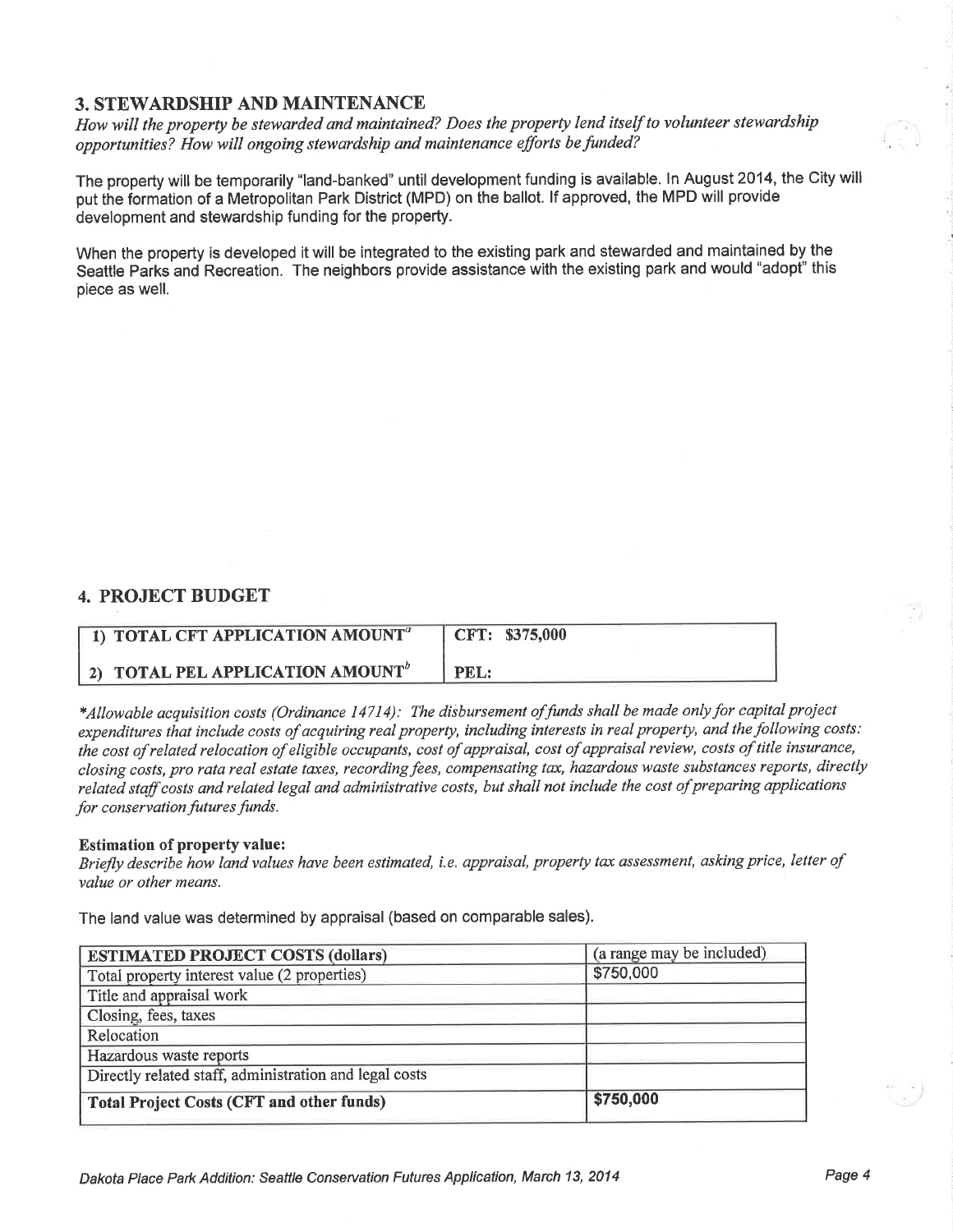| <b>MATCHING FUNDS: Existing Sources</b><br>(CFT can only provide a maximum of 50% of anticipated<br>project costs) | <b>DATE</b><br>(Expended or Committed) | <b>DOLLAR AMOUNT</b><br>(Expended or Committed) |
|--------------------------------------------------------------------------------------------------------------------|----------------------------------------|-------------------------------------------------|
| 2008 Parks and Green Spaces Levy Neighborhood<br>Park Category                                                     | November 2008                          | \$<br>375,000                                   |
|                                                                                                                    |                                        |                                                 |
|                                                                                                                    |                                        |                                                 |
| <b>Total CFT Funds Previously Received</b><br><b>This Project</b>                                                  |                                        |                                                 |
| <b>Total Matching Funds and Past CFT Funds</b><br><b>Currently Identified</b>                                      |                                        | \$375,000                                       |
| <b>Unidentified Remaining Match Need</b>                                                                           |                                        | \$0                                             |

#### Unidentified remaining match need: What funds are anticipated and what is the time frame? Please briefly discuss how the unidentified remaining match need above will be met.

None

### 5. IN\_KIND CONTRIBUTIONS FROM PARTNERSHIPS

| <b>Brief Activity Description</b>                                                        | <b>Dollar Value of</b><br>In-kind<br><b>Contribution</b> | <b>Status</b><br>(Completed or Proposed) | <b>Activity Date Range</b><br>(Completion Date or Proposed<br>Completion Date) |
|------------------------------------------------------------------------------------------|----------------------------------------------------------|------------------------------------------|--------------------------------------------------------------------------------|
| see earlier discussions of<br><b>Additional Factors and</b><br>Stewardship & Maintenance | none claimed                                             |                                          |                                                                                |
|                                                                                          |                                                          |                                          |                                                                                |
|                                                                                          |                                                          |                                          |                                                                                |
| <b>TOTAL</b>                                                                             |                                                          |                                          |                                                                                |

### 6. ATTACHED MAPS  $(Two\ maps\ are\ now\ required: 1)$  site map and 2) general location map; you may also include one additional map, aerial photo or site photo)

 $8\frac{1}{2}$  x 11" maps are preferred, but 11 x 17" is acceptable if folded and hole-punched for insertion into a three-ring binder.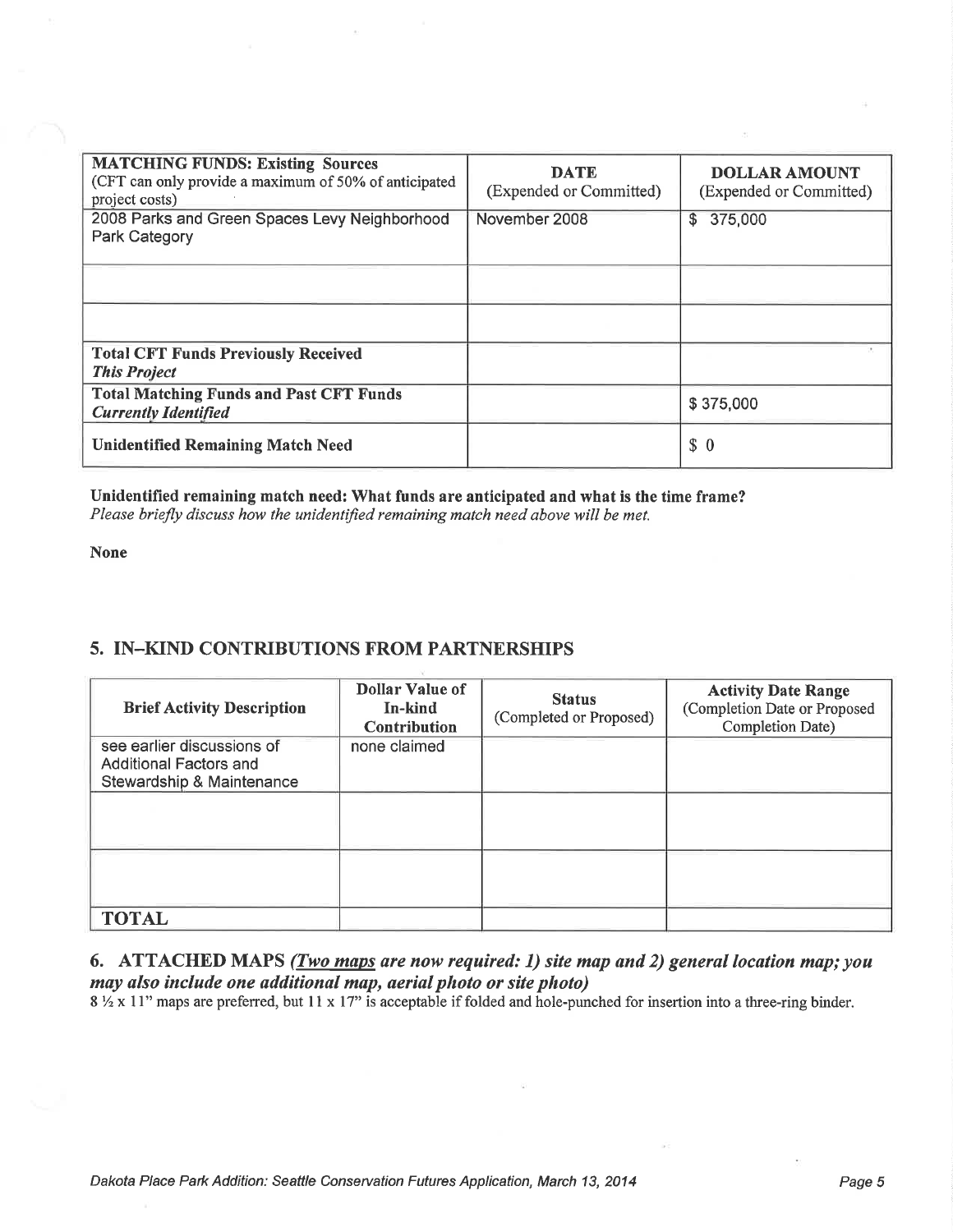

À

νy.

s J.